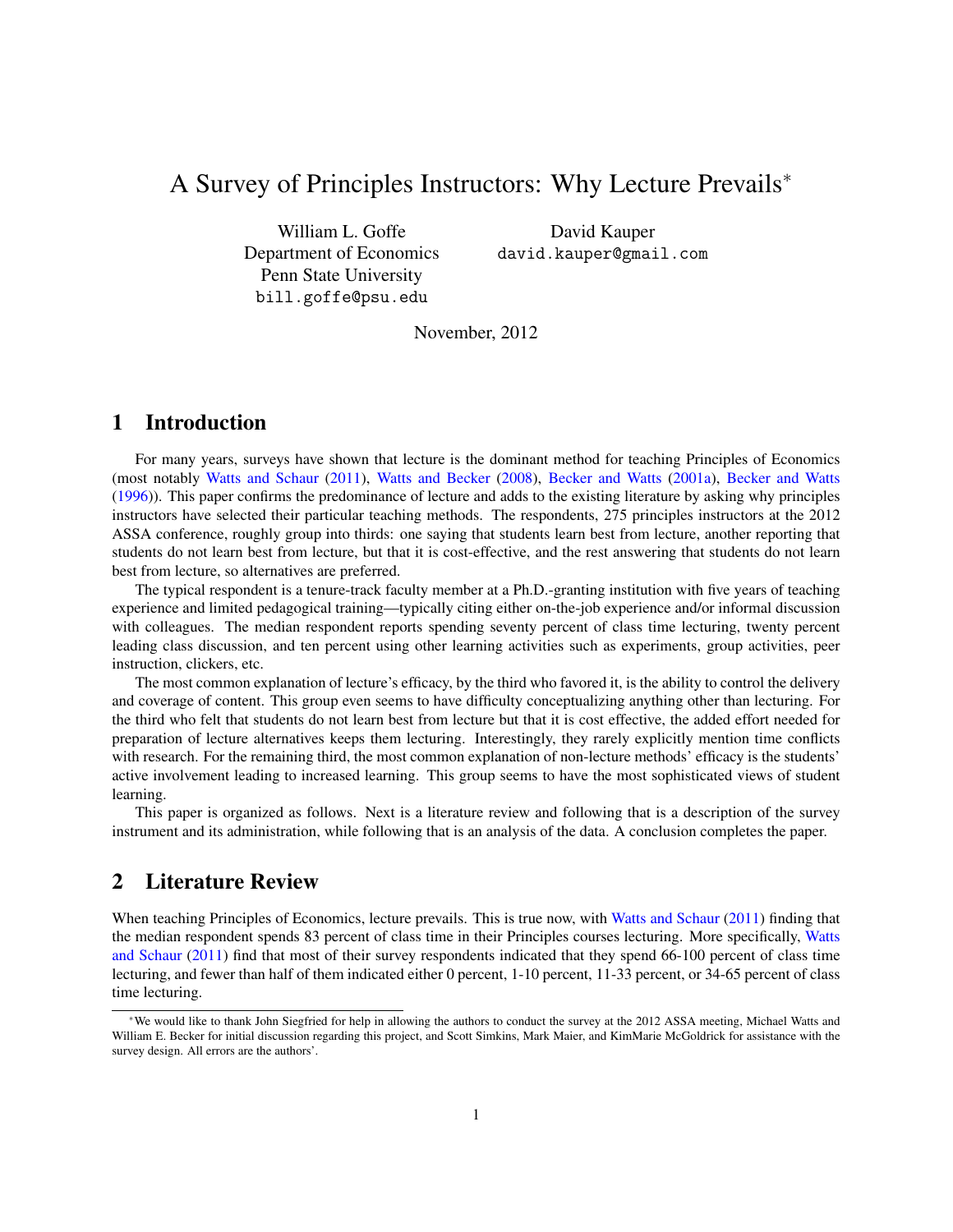<span id="page-1-0"></span>And this has been true for some time[—Becker and Watts](#page-10-1) [\(1996,](#page-10-1) [2001a,](#page-10-0)[b\)](#page-10-2), [Benzing and Christ](#page-10-3) [\(1997\)](#page-10-3), and [Watts](#page-11-1) [and Becker](#page-11-1) [\(2008\)](#page-11-1) found identical or similar results in prior surveys. Economics instructors seem particularly fond of lecture, at least according to graduates memories of their college courses [\(Allgood, Bosshardt, Van Der Klaauw](#page-10-4) [and Watts,](#page-10-4) [2004\)](#page-10-4). Yet lecture prevails in the Social Sciences in general [\(Finkelstein, Seal and Schuster,](#page-10-5) [1998\)](#page-10-5), so economists are not unique in this regard.

Lecture might prevail in instructor use, but it does not prevail in student outcomes. A significant amount of research shows that alternatives to lecture yield more learning and other improved student outcomes. In one striking example, the students of novice instructors scored almost twice as high as the students of experienced, highly evaluated instructors [\(Deslauriers, Schelew and Wieman,](#page-10-6) [2011\)](#page-10-6). Midway through an Introductory Physics course, in a treatment section, two instructors, who only had teaching-assistant experience but were trained in research-based instructional strategies (RBIS), used the class time to instruct with methods consistent with cognitive psychology. They had the students work through physics problems together in class, and the instructors merely provided feedback. They did not lecture. In the control section, the regular professor lectured as usual. The next week students in both sections were tested on the material, and the average score in the treatment section was 74 percent, versus 41 percent in the control section–in other words, passing instead of failing.

[Deslauriers et al.](#page-10-6) [\(2011\)](#page-10-6) describe an example of active and collaborative learning, and [Prince](#page-11-2) [\(2004\)](#page-11-2) argues that such approaches are particularly effective. In his meta-study, Prince cites other studies of existing research: [Laws,](#page-10-7) [Sokoloff and Thornton](#page-10-7) [\(1999\)](#page-10-7) found that active learning could more than double learning outcomes when students were engaged in the activities; [Johnson, Johnson and Smith](#page-10-8) [\(1998a](#page-10-8)[,b\)](#page-10-9) found that learning outcomes increased by 0.53-0.64 standard deviations when students worked together in collaborative learning;<sup>a</sup> and if, in addition, the students were not competing with each other for grades, then academic achievement increased by an average of 0.88 standard deviations [\(Johnson et al.,](#page-10-8) [1998a](#page-10-8)[,b\)](#page-10-9). The potential for helping students by lecturing less seems great.

Several studies have also shown an increase in learning in economics courses in particular. <sup>b</sup> In one example, students in the treatment sections with frequent experiments scored 15 percent higher on the Test of Understanding College Economics (TUCE) than students in the control sections [\(Emerson and Taylor,](#page-10-10) [2004\)](#page-10-10). The experiments actively engaged the students and improved their understanding of the material. In another example, students in the treatment sections that first worked collaboratively on problems before receiving instructor feedback in class scored slightly better on multiple-choice exams than students in the control group, but not statistically significantly so [\(Mar](#page-10-11)[burger,](#page-10-11) [2005\)](#page-10-11). However, the treatment students scored statistically significantly better on applications of the material to real-world scenarios. In other words, the biggest gains from using RBIS were in deep learning. To paraphrase Marburger, the potential for getting students to think like economists seems great [\(Marburger,](#page-10-11) [2005\)](#page-10-11). A third paper in economics is [\(Yamarik,](#page-11-3) [2007\)](#page-11-3), which compared a section of intermediate macroeconomics taught with standard lecture to one taught with cooperative learning (students worked together in small groups). He found a "3 to 4 percent improvement in exam performance" for the students in the cooperative learning section.

Another strand of literature concerns why college instructors teach the way they do. It appears that the most research has been in physics, where in a survey of introductory college Physics instructors, [Henderson, Dancy and](#page-10-12) [Niewiadomska-Bugaj](#page-10-12) [\(2012\)](#page-10-12) found that only 12 percent were unaware of RBIS, while 39 percent were aware but chose not to use them. This was comprised of 16 percent that had never tried them, and 23 percent that had in the past but since discontinued use.<sup>c</sup>

Of the twenty independent variables that [Henderson et al.](#page-10-12) tested against usage of RBIS, only six were statistically significant: 1) interest in using RBIS; 2) number of teaching journals regularly read; 3) attendance of pedagogical talks or workshops; 4) attendance of the national New Faculty Workshop; 5) type of institution; and 6) gender. The first variable simply tells us that the choice to use alternative teaching methods is likely voluntary. The second and third are probably a result of the first. The fourth might represent a potential real influence in encouraging faculty to trying

<sup>&</sup>lt;sup>a</sup>[Prince](#page-11-2) [\(2004\)](#page-11-2) also cites [Springer, Stanne and Donovan](#page-11-4) [\(1999\)](#page-11-4), who conclude that on average collaborative learning increases learning outcomes by 0.51 standard deviations.

 $b$ The pedagogic research in economics is more anecdotal, although still positive. In a survey of the literature, [Becker](#page-10-13) [\(2004\)](#page-10-13) reports that most of the literature is either merely descriptive or analytical but not statistically rigorous. While he does cite some effective uses of lecture alternatives, he also cites cases in which students had to work harder in order to achieve the same grades.

<sup>&</sup>lt;sup>c</sup>However, Physics has a particularly long and vibrant history of education research. For example, the American Association of Physics Teachers was founded in 1930, publishes The Physics Teacher, and hosts the national New Faculty Workshop. See http://www.aapt.org/index.cfm . Also, some 75 U.S. physics departments sponsor a "physics education research group."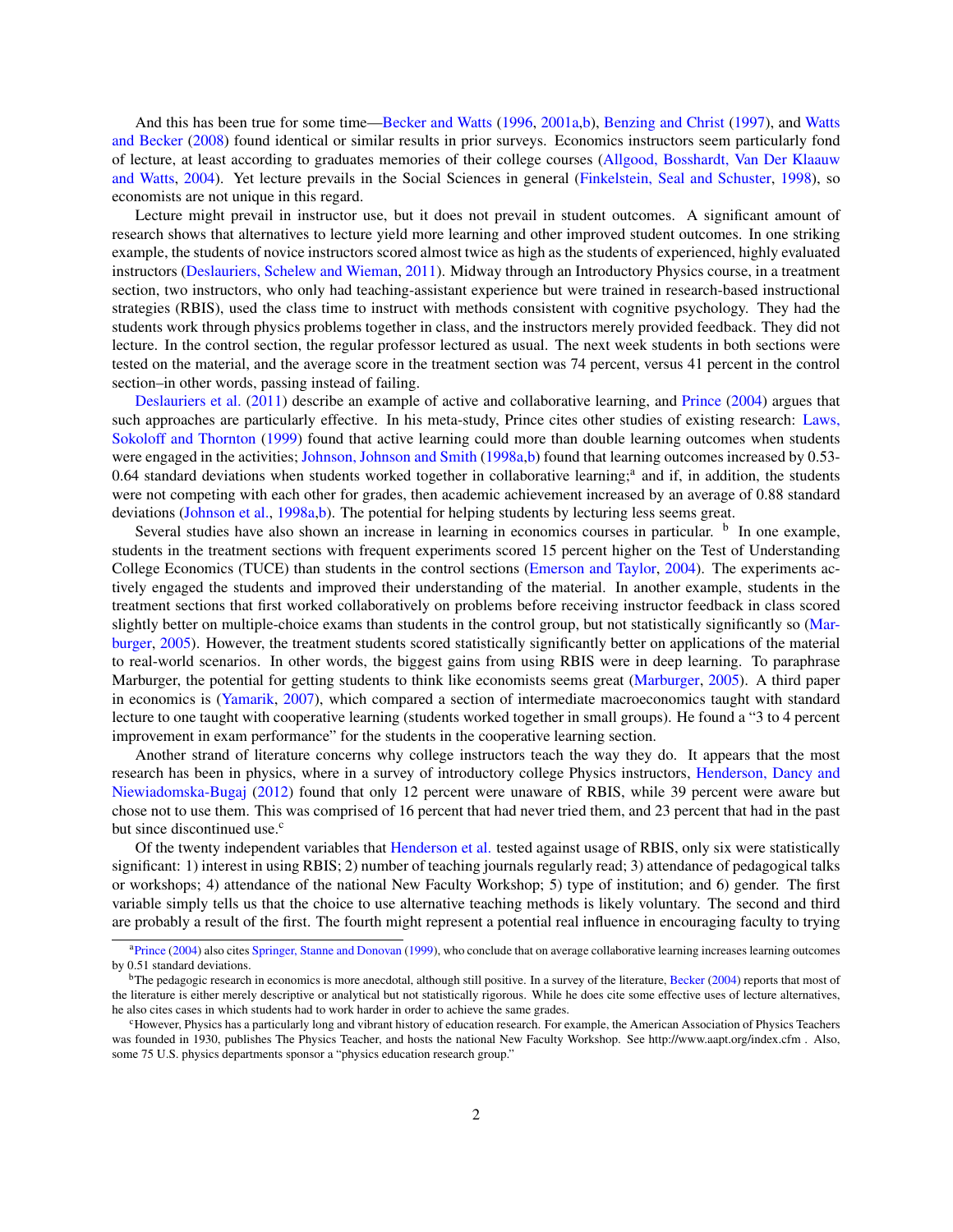<span id="page-2-0"></span>alternatives to lecture, but it is not correlated with the choice to continue using RBIS [\(Henderson et al.,](#page-10-12) [2012\)](#page-10-12). The fifth could reflect time constraints where institutions require publication, but it also is not correlated with the decision to continue use of RBIS [\(Henderson et al.,](#page-10-12) [2012\)](#page-10-12). Only the sixth is correlated with continued use of RBIS [\(Henderson](#page-10-12) [et al.,](#page-10-12) [2012\)](#page-10-12) and might additionally provide insight into why some instructors stick with lecture and others do not.

In another survey, [Henderson and Dancy](#page-10-14) [\(2011\)](#page-10-14) asked faculty the question: "What prevents you from using more [research-based instructional] strategies?" The authors categorized "the most salient situational constraints" as: 1) expectations of content coverage; 2) lack of instructor time; 3) departmental norms; 4) student resistance; 5) class size and room layout; and 6) time structure. All of these constraints are surely costs. The aforementioned improved student learning is among the many benefits of alternatives to lecture. Costs must be weighed against benefits. Is the efficient balance in economics really at just 17 percent of class time used for activities other than lecture and 83% of the time lecturing? Are economics instructors actually achieving efficiency in the classroom?

Of course there are fixed costs of learning of and how to use the techniques, but these should not explain why so many instructors are aware of alternative methods but have not tried them, or explain why so many that have tried alternatives do not continue their use. [Tagg](#page-11-5) [\(2012\)](#page-11-5) points out additional costs of changing teaching methods. He argues that college professors enjoy their individual freedom in academia and strive to maintain it. He furthers that irrational behavior of "[l]oss aversion and the endowment affect add up to the *status quo bias...* " (italics in original). Implicitly, instructors overestimate the benefits of lecture and consequently teach inefficiently. In other words, students learn much less than they should.

We would like to better understand the reliance on lecture and to this end surveyed instructors of Economics Principles courses, seeking to reveal how they decide when to lecture versus using alternatives. We asked them openended questions about their perceived costs and benefits in order to better understand the incentives they face. We seek to find the logic behind their decisions and, by implication, see if students should be learning more.

## 3 The Survey Instrument and Its Administration

A copy of the actual survey is located at the end of the paper. As can be seen, it on a single page with seven questions. It was hoped that its brevity would aid the response rate. All but the last question are checkboxes or fill in the blanks. The first four are demographic-style questions (rank of instructor, type of institution, years teaching principles, and type of teacher training). The fifth question asks about how class time is allocated (lecture, instructor-lead discussion, or something else). Following that respondents are asked if students learn best from lecture, if they do not learn best from lecture but it is cost-effective, or if students do not learn best from lecture and thus alternatives should be pursued. This question is patterned after [Bressoud](#page-10-15) [\(2011\)](#page-10-15), where he notes that in a survey of 700 calculus instructors, "'almost two-thirds agreed with the statement, 'Calculus students learn best from lectures, provided they are clear and well-prepared."' For economists, it seemed sensible to take a discipline-specific view and ask them about the costs and benefits of teaching with non-lecture methods. The final question is open-ended to better understand instructors' thinking.

With the cooperation of John Siegfried, the then-Secretary-Treasurer of the American Economic Association, the authors set up a booth in the hall leading to and from the registration area of the 2012 Allied Social Science Association meeting in Chicago. As conference attendees walked by, the authors asked for volunteers to fill out a brief one-page survey on the teaching of principles. To save time, statistics were not kept on refusals, so the response rate is unknown.<sup>d</sup> However, it is likely well below 10%. It is also unknown how many refused as they did not teach principles and how many refused for other reasons (many seemed to be in a hurry). Certainly this low response rate is a concern, but note that [Watts and Schaur](#page-11-0) [\(2011\)](#page-11-0) had a 10.5% response rate to their mailed survey. Response rates are a real concern and that apparently could use some serious research. $e^{\theta}$ 

<sup>&</sup>lt;sup>d</sup>When the hallway was crowded, one participant after another was often asked and recording the number asked would have limited the number who could have been asked.

<sup>&</sup>lt;sup>e</sup>For the survey reported in this paper, it seems that acceptances were more likely when another attendee was filling out the survey. This suggests that it might be sensible that for future surveys that fake survey takers be hired.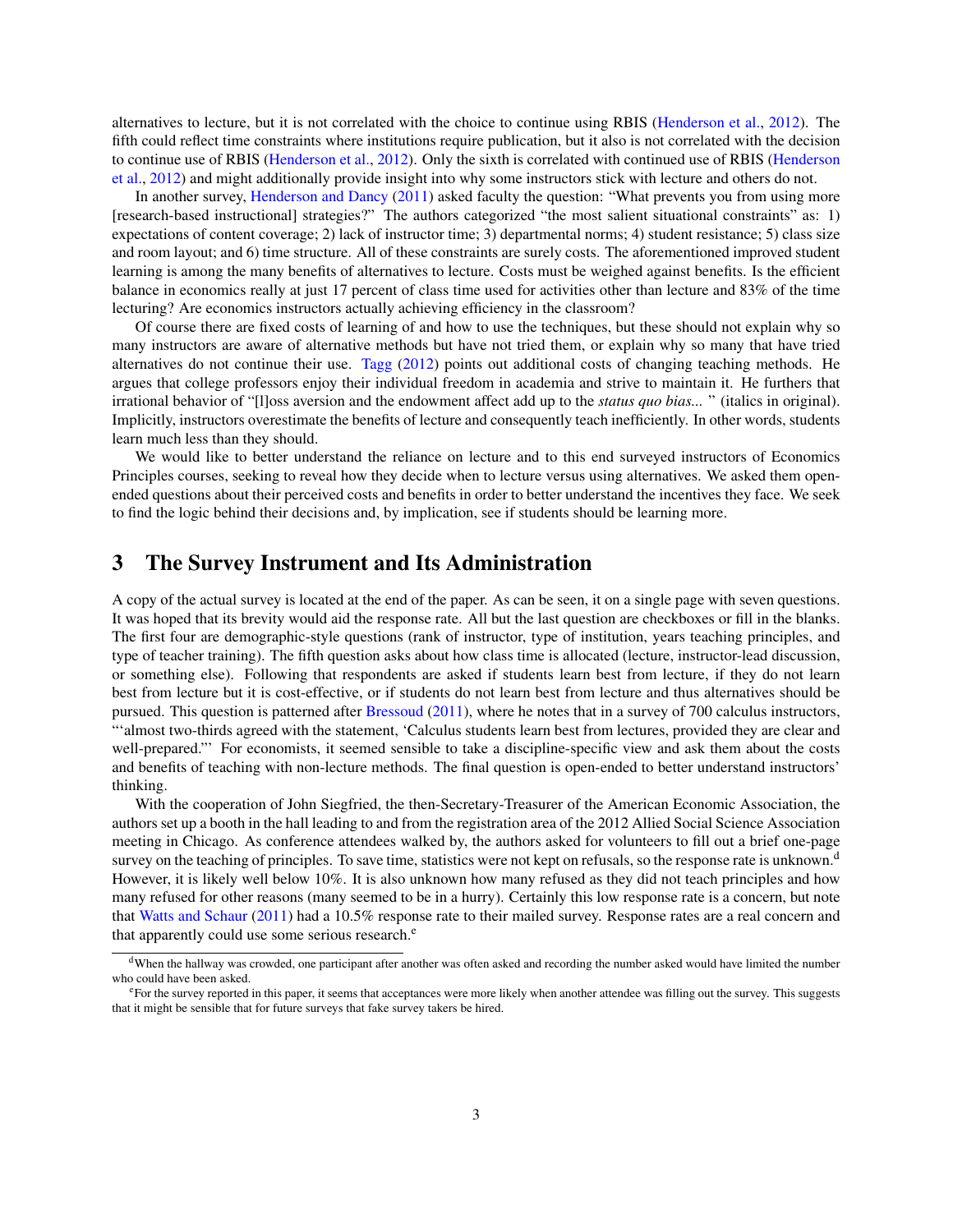#### <span id="page-3-0"></span>4 Analysis of the Data

In all, 338 filled out the survey. However, many incompletely answered the first six questions and in the interest of consistency these partially completed surveys were eliminated from the data reported below. As a result 275 surveys were usable. The following tables summarize the results.

| Question 1: "Which best describes you:"  |     |  |
|------------------------------------------|-----|--|
| graduate student (TA experience only)    | 10% |  |
| graduate student (has taught own course) | 14% |  |
| non tenure-track instructor              |     |  |
| tenure-track instructor without tenure   | 24% |  |
| tenured instructor                       |     |  |

| Question 2: "What is the highest degree" |     |  |
|------------------------------------------|-----|--|
| offered by your institution?"            |     |  |
| Associate's                              | 2%  |  |
| Bachelor's                               | 8%  |  |
| Master's                                 | 18% |  |
| Doctoral                                 | 72% |  |

The responses to Questions 1 and 2 suggest that that survey respondents were at least somewhat consistent with who would seem to be the population at the ASSA—those in the job market and those keeping up with the latest research if not making presentations.

| Question 3: "How many years have you been teaching |                            |  |
|----------------------------------------------------|----------------------------|--|
| Principles (Macro, Micro, or combined)?"           |                            |  |
| mean:                                              | 10.0 years                 |  |
|                                                    | median: $\vert$ 5.25 years |  |

The responses to Question 3, on how many years the respondent has taught principles, are consistent with the Question 1 responses that finds that about half the respondents were either in graduate school or tenure-track without tenure, and thus presumably at the start of their careers.

| Question 4: "Which best describes your training to teach? (mark all that apply)" |     |  |
|----------------------------------------------------------------------------------|-----|--|
| formal pedagogical training in graduate school                                   |     |  |
| informal discussion with superiors or colleagues                                 | 49% |  |
| self-taught with on-the-job experience                                           |     |  |
| self-taught with published or on-line pedagogical materials                      |     |  |
| on-campus workshops and training                                                 |     |  |
| Teacher Training Program (TTP) Workshops (affiliated with the AEA)               |     |  |
| other workshops, training, or conferences                                        |     |  |

The responses to Question 4 suggest that other than in graduate school, a minority of the respondents have been in some sort of formal training. The responses on "informal discussion with superiors or colleagues" seems low as one might think that such discussions occur on a regular basis. The percent of those who attended Teacher Training Program (TTP) Workshops may well be unrepresentatively high due to self-selection—perhaps they were more interested in the survey.

The responses to Question 5 are roughly consistent with [Watts and Schaur](#page-11-0) [\(2011\)](#page-11-0) which, as above, finds that most of their survey respondents spend 66-100 percent of class time lecturing (their survey asked respondents to bin their responses). Note that the full sample of 348 (of whom 275 fully filled out Questions 1 to 6), had very similar answers but for the median values; they were 70% for lecture, 20% for discussion, and 10% for other activities.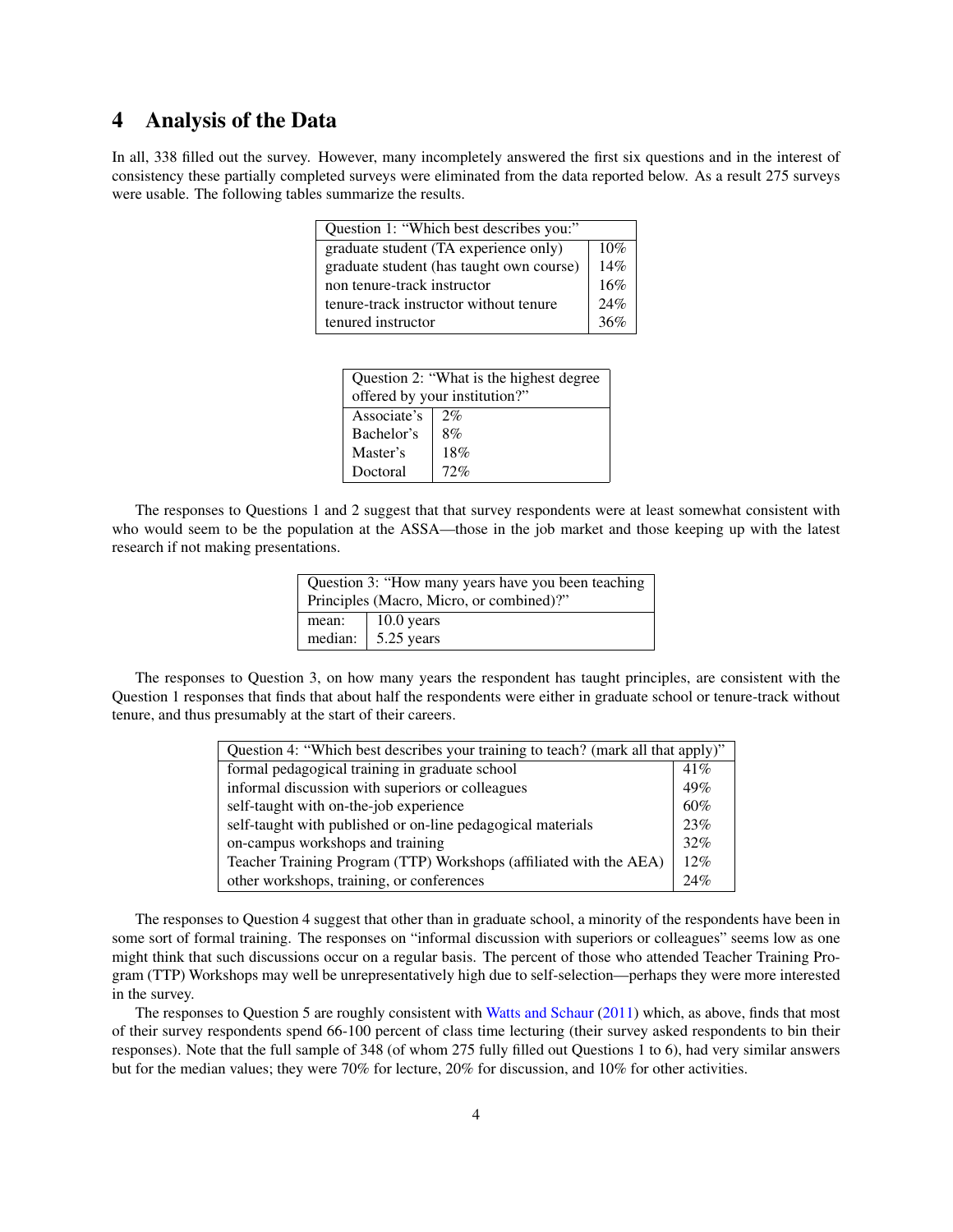| Question 5: "Over the semester, how do you allocate class time? (sum to $100\%$ )"                                     |                           |  |
|------------------------------------------------------------------------------------------------------------------------|---------------------------|--|
| lecture-based instruction                                                                                              | 60.7 (mean)   60 (median) |  |
| instructor-lead discussion                                                                                             | 21.3 (mean)   20 (median) |  |
| other learning activities: experiments, group activities, peer instruction, clickers, etc.   17.8 (mean)   10 (median) |                           |  |

One might wonder how non-lecture and non-discussion methods break down by rank; this is shown in the next table. It is likely not surprising that TAs who presumably lead "discussion sections" lead in alternative teaching methods.

| Question 5 breakdown: mean percent of class time not on lecture or discussion by rank |       |  |
|---------------------------------------------------------------------------------------|-------|--|
| graduate student (TA experience only)                                                 | 26.3  |  |
| $graduate student (has taught own course)$                                            | -11.7 |  |
| non tenure-track instructor                                                           | 18.7  |  |
| tenured instructor                                                                    | 18.8  |  |
| tenure-track instructor without tenure                                                | 15.5  |  |

Question 6 asks directly how students learn best. As can be seen one-third of respondents felt that students learned best from lecture while slightly fewer felt that they did not, but at least lecture was cost-effective. Finally, slightly less than 40 percent felt that lecture was not desirable. Thus, this offers a partial answer on why lecture is so common most economists in this sample either feel that it is indeed best or that it is at least cost-effective.

| Question 6: "In your view, overall,"                                     |     |
|--------------------------------------------------------------------------|-----|
| "students learn best from lecture."                                      | 33% |
| "students do not learn best from lecture, but it is cost-effective."     | 28% |
| "students do not learn best from lecture, so alternatives are preferred" | 39% |

It is useful to see who has what views about lecture being the best instructional method and the next table does this. Most of the variation comes from graduate students with only TA experience, who are somewhat more bifurcated between lecture and non-lecture methods, and non tenure-track instructors, who are somewhat more disposed to nonlecture methods. Perhaps these instructors specialize in teaching and are more familiar with formal pedagogy or have thought more deeply about teaching.

| Question 6 breakdown: how students learn best by instructor type |              |                        |             |
|------------------------------------------------------------------|--------------|------------------------|-------------|
| instructor type                                                  | lecture best | lecture cost-effective | non-lecture |
| graduate student (TA experience only)                            | 39.3%        | $17.9\%$               | 42.9%       |
| graduate student (has taught own course)                         | 31.6%        | 36.8%                  | 31.6%       |
| non tenure-track instructor                                      | 26.7%        | 22.2%                  | 51.1%       |
| tenure-track instructor without tenure                           | 31.8%        | 31.8%                  | 36.4%       |
| tenured instructor                                               | 36.7%        | 26.5%                  | 36.7%       |

The next table looks at how many felt that students learn best from lecture by type of institution. Perhaps it is not surprising that those whose primary focus is presumably teaching would feel less strongly about the efficacy of lecture.

| Question 6 breakdown: students learn best |          |  |
|-------------------------------------------|----------|--|
| best from lecture by institution          |          |  |
| Associate's                               | $20.0\%$ |  |
| Bachelor's                                | $17.4\%$ |  |
| Master's                                  | 28.0%    |  |
| Doctoral                                  | 37.1%    |  |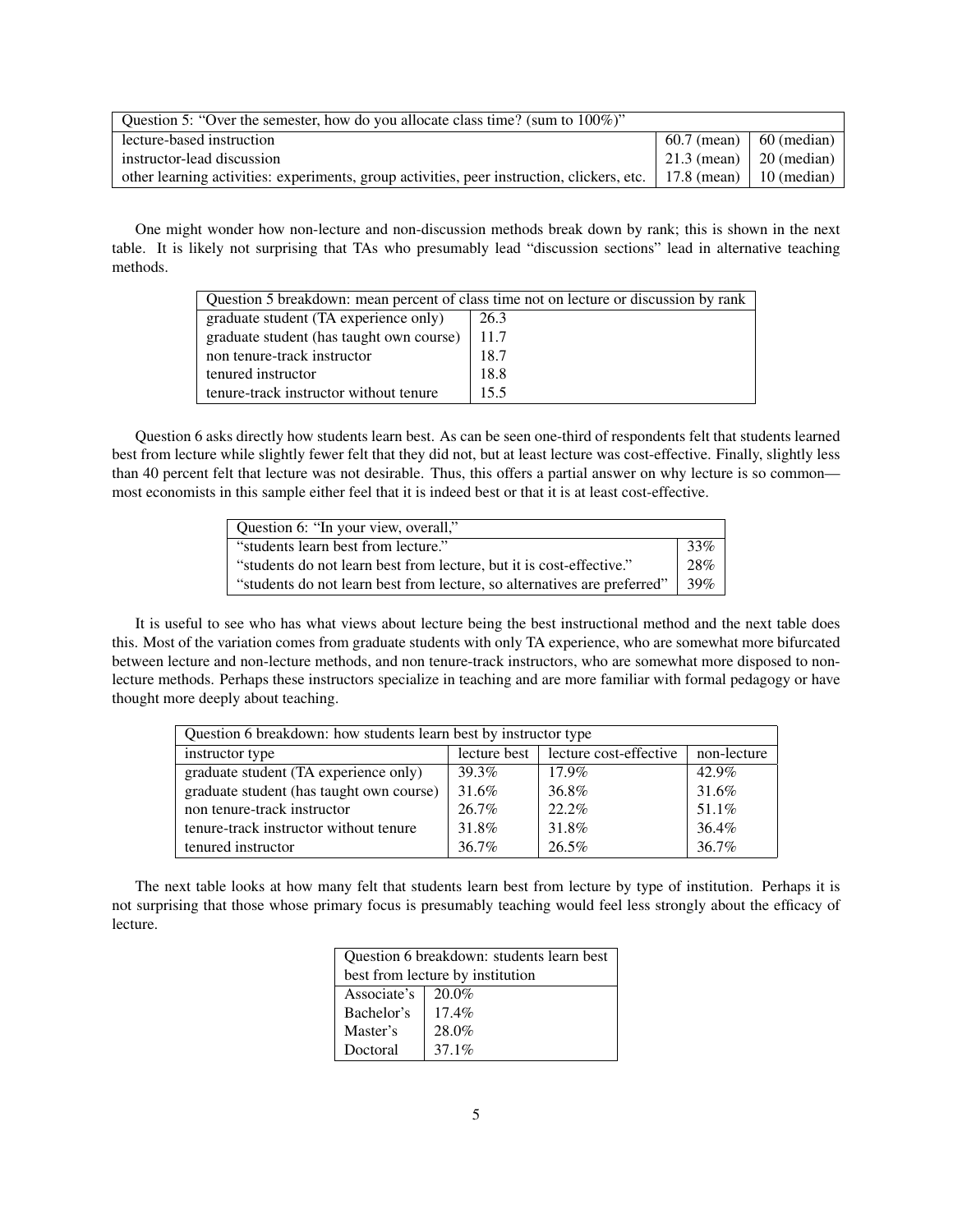Question 7 was used to better understand the thinking underlaying the responses to Question 6. As this question was free-response, responses were grouped into categories. When respondents felt that students learned best from lecture, their responses included just a statement that students learned best this way, that it best addressed the "teaching process" (the instructor's style, control of the classroom, it provides and overview, and so on), that it better addresses the "learning process" (students are more focused, students need direction, and it generates interest), and it leads to better learning outcomes. The much less common "pedagogical examples" refers to lecture alternatives, such as various types of supplements, broadly defined (like office hours, textbooks, and homeworks), to speakers and to inclass exercises. "Indirect costs" refers to the idea that there are costs to adopting non-lecture methods (thus, perhaps these few responses would better be placed in another category). Finally, a few referenced ideas from the pedagogical literature.

| Question 7a: students learn best from lecture—reasons |       |  |
|-------------------------------------------------------|-------|--|
| lecture is preferable                                 | 70%   |  |
| pedagogical examples                                  | 7%    |  |
| indirect costs                                        | 5%    |  |
| research-based                                        | $2\%$ |  |
| no response                                           | 15%   |  |

Responses from those who in Question 6 felt that lecture alternatives are preferable are described in the next table. "Research-based" is the most common answer; this means that their answer included concepts that generally come from the research literature, such as students learn by doing, instructors can better judge student understanding with non-lecture methods, retention is aided, and so on. A smaller number gave "pedagogical examples," which as above are specific non-lecture methods of teaching. Finally, a handful mentioned lecture itself—they generally had lecture paired with other activities.

| Question 7a: students learn best from alternatives to lecture—reasons |       |  |
|-----------------------------------------------------------------------|-------|--|
| research-based                                                        | 60%   |  |
| pedagogical examples                                                  | 25%   |  |
| lecture                                                               | $4\%$ |  |
| no response                                                           | 10%   |  |

The following table describes the thinking of those who feel that while alternatives are preferred, lecture is costeffective. "Costs" were described very broadly here. By "lecture," respondents often mentioned that it was more effective use of class time (this was mentioned more explicitly in the "time" category). The "extra effort" category is self-explanatory and "pedagogical examples" means that they listed specific tools, like clickers (which may or may not have directly answered the question). Overall, this group seems concerned with the extra effort and time costs (both prep and in-class) of teaching with something other than lecture.

| Question 7b: lecture is cost-effective—reasons |      |  |
|------------------------------------------------|------|--|
| lecture                                        | 36%  |  |
| extra effort                                   | 24%  |  |
| time                                           | 16%  |  |
| pedagogical examples                           | 10%  |  |
| $\alpha$ ther                                  | 8 OZ |  |

Next, a standard OLS regression model is used to further explore the factors that lead to greater use of alternative teaching methods. The following table shows the results; the dependent variable is the percent of class time spent on something other than lecture or discussion (the third option in Question 5). Dummy variables are used for Questions 1 and 2 as respondents answered just one of the options. The base case for Question 1 is the first entry (graduate students who have just been a TA) and for Question 2 it is for those whose institution offers an Associate's degree. For Question 6, the base case is students learning best from lecture. Question 3 simply uses the number of years of teaching experience and variables from Question 4 used a 1 for each type of training that they received and a 0 if there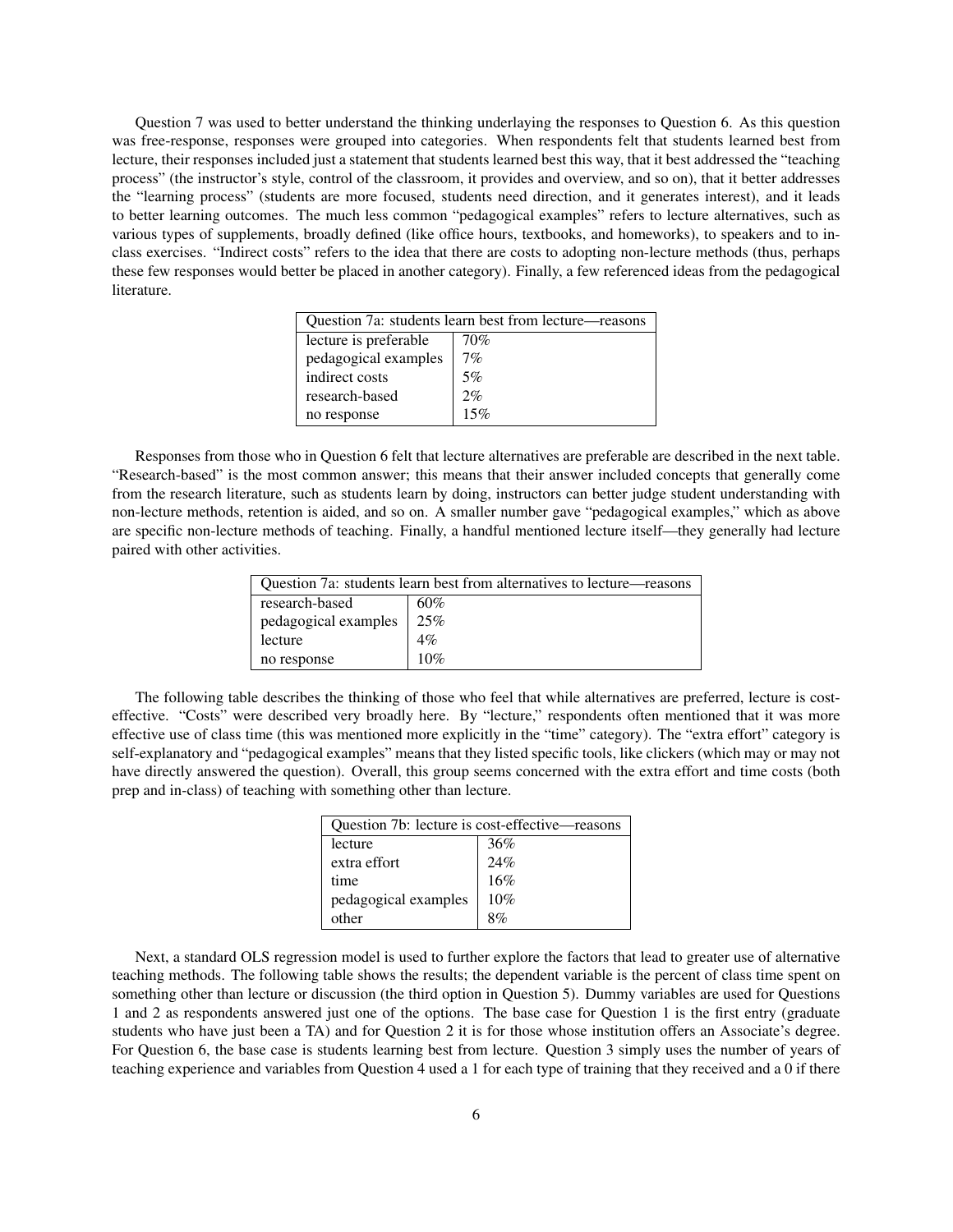was no training. The independent variables' names are straightforward abbreviations from the survey and have the same order as in the survey.

|                      | Coefficient  | Std. Error | $t$ -ratio | p-value      |
|----------------------|--------------|------------|------------|--------------|
| const                | 28.3574      | 9.72074    | 2.9172     | $0.0038$ *** |
| grad_stud_own_course | $-14.3211$   | 4.67269    | $-3.0648$  | $0.0024$ *** |
| non_tenure_track     | $-8.33236$   | 4.61503    | $-1.8055$  | $0.0722*$    |
| tenured              | $-6.98343$   | 4.70392    | $-1.4846$  | 0.1389       |
| untenured            | $-11.2008$   | 4.40290    | $-2.5439$  | $0.0115**$   |
| bachelors            | $-13.9618$   | 9.18883    | $-1.5194$  | 0.1299       |
| doctoral             | $-8.82513$   | 8.47460    | $-1.0414$  | 0.2987       |
| masters              | $-11.9759$   | 8.71406    | $-1.3743$  | 0.1705       |
| teach_years          | $-0.0945162$ | 0.141537   | $-0.6678$  | 0.5049       |
| tr_grad_school       | 4.01494      | 2.49207    | 1.6111     | 0.1084       |
| tr_informal_disc     | $-1.50113$   | 2.49611    | $-0.6014$  | 0.5481       |
| tr_self_taught_onj   | 3.54063      | 2.61505    | 1.3539     | 0.1769       |
| tr_self_taught_pub   | 0.680359     | 2.89831    | 0.2347     | 0.8146       |
| tr_on_campus_works   | $-2.52385$   | 2.61888    | $-0.9637$  | 0.3361       |
| $tr_TTP$             | 7.09503      | 3.57584    | 1.9842     | $0.0483**$   |
| tr_other             | 4.69203      | 2.89432    | 1.6211     | 0.1062       |
| lect_cost_eff        | 0.998265     | 3.01388    | 0.3312     | 0.7407       |
| alts_preferred       | 10.1697      | 2.79609    | 3.6371     | $0.0003$ *** |

OLS Model Dependent variable: percent of class time on other learning activities

| Mean dependent var | 17.79818    | S.D. dependent var | 19.27273 |
|--------------------|-------------|--------------------|----------|
| Sum squared resid  | 84645.11    | S.E. of regression | 18.14823 |
| $R^2$              | 0.168304    | Adjusted $R^2$     | 0.113289 |
| F(17,257)          | 3.059234    | $P-value(F)$       | 0.000067 |
| Log-likelihood     | $-1178.008$ | Akaike criterion   | 2392.015 |
| Schwarz criterion  | 2457.117    | Hannan-Quinn       | 2418.143 |

As can be seen, few variables are assocaited with the percent of class time spent on non-lecture, non-discussion methods of teaching. Grad students teaching their own course is negatively associated with this dependent variables and the coefficient itself is relatively large. At the 5% level or less, untenutred faculty have a negative association, while TTP participants have a positive association with a relatively large coefficient. Finally, those who say that they felt that students learned best with alternatives also have a positive association with the independent variable with a fairly large coefficient.<sup>f</sup>

> OLS Model Dependent variable: percent of class time on other learning activities Heteroskedasticity-robust standard errors, variant HC3

<sup>&</sup>lt;sup>f</sup>It would be unusual if this variable was not significant and large as it would indicate that instructors did not act consistent with their beliefs.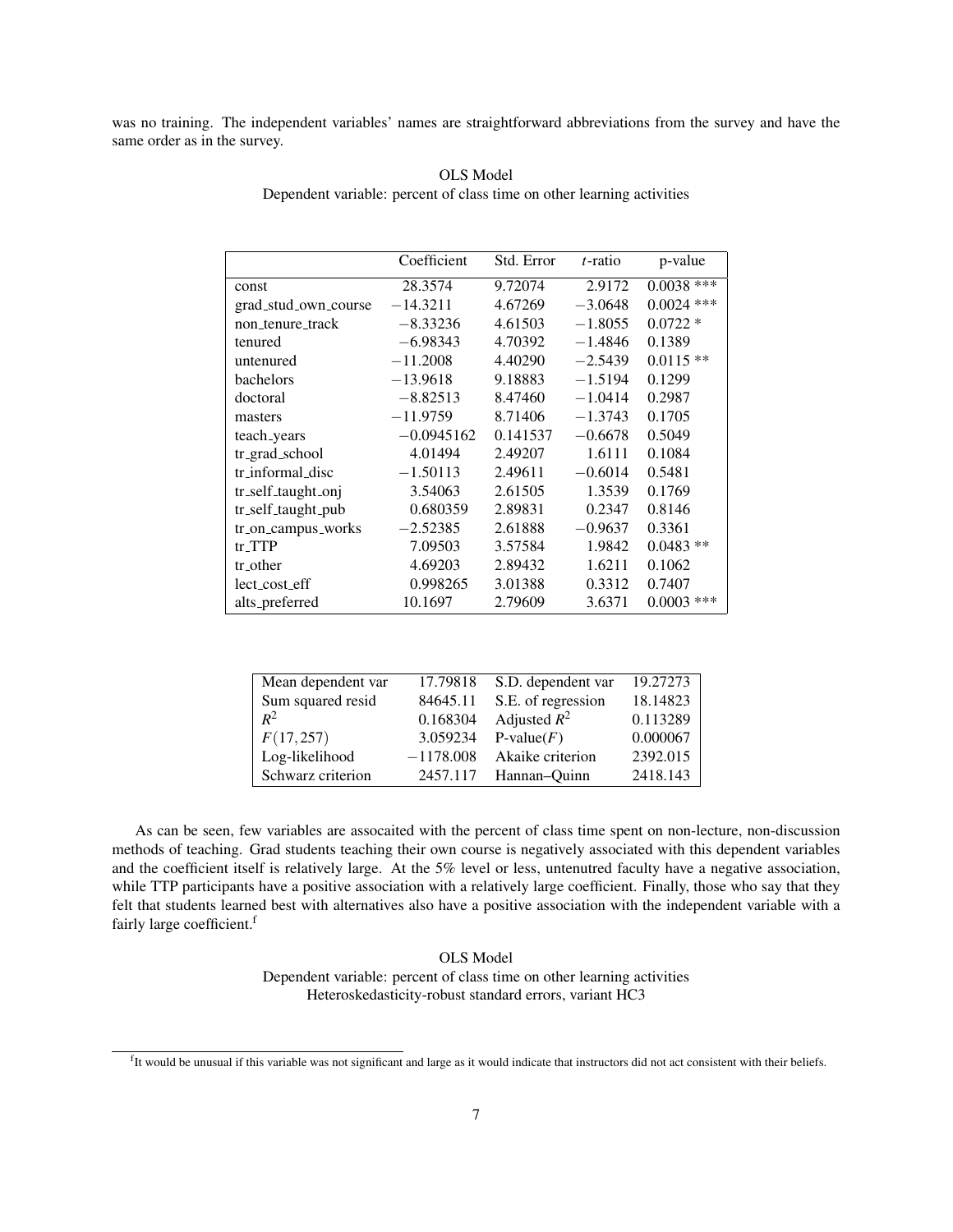|       |                      | Coefficient  | Std. Error         | $t$ -ratio | p-value      |
|-------|----------------------|--------------|--------------------|------------|--------------|
| const |                      | 28.3574      | 10.1676            | 2.7890     | $0.0057$ *** |
|       | grad_stud_own_course | $-14.3211$   | 7.49092            | $-1.9118$  | $0.0570*$    |
|       | non_tenure_track     | $-8.33236$   | 7.50175            | $-1.1107$  | 0.2677       |
|       | tenured              | $-6.98343$   | 7.66184            | $-0.9115$  | 0.3629       |
|       | untenured            | $-11.2008$   | 7.47853            | $-1.4977$  | 0.1354       |
|       | bachelors            | $-13.9618$   | 6.74048            | $-2.0713$  | $0.0393**$   |
|       | doctoral             | $-8.82513$   | 6.33581            | $-1.3929$  | 0.1649       |
|       | masters              | $-11.9759$   | 6.66398            | $-1.7971$  | $0.0735*$    |
|       | teach_years          | $-0.0945162$ | 0.123387           | $-0.7660$  | 0.4444       |
|       | tr_grad_school       | 4.01494      | 2.43112            | 1.6515     | $0.0999*$    |
|       | tr_informal_disc     | $-1.50113$   | 2.55052            | $-0.5886$  | 0.5567       |
|       | tr_self_taught_onj   | 3.54063      | 2.52265            | 1.4035     | 0.1617       |
|       | tr_self_taught_pub   | 0.680359     | 2.89873            | 0.2347     | 0.8146       |
|       | tr_on_campus_works   | $-2.52385$   | 2.54205            | $-0.9928$  | 0.3217       |
|       | $tr_TTP$             | 7.09503      | 3.54613            | 2.0008     | $0.0465$ **  |
|       | tr_other             | 4.69203      | 3.07795            | 1.5244     | 0.1286       |
|       | lect_cost_eff        | 0.998265     | 2.88281            | 0.3463     | 0.7294       |
|       | alts_preferred       | 10.1697      | 2.94773            | 3.4500     | $0.0007$ *** |
|       |                      |              |                    |            |              |
|       |                      |              |                    |            |              |
|       | Mean dependent var   | 17.79818     | S.D. dependent var |            | 19.27273     |
|       | Sum squared resid    | 84645.11     | S.E. of regression |            | 18.14823     |

| <b>NICAII GEPETIUEIII</b> VAL | 11.79010    | 3.D. GEPERIGHT VAL | 17.2121      |
|-------------------------------|-------------|--------------------|--------------|
| Sum squared resid             | 84645.11    | S.E. of regression | 18.14823     |
| $R^2$                         | 0.168304    | Adjusted $R^2$     | 0.113289     |
| F(17,257)                     | 3.590955    | $P-value(F)$       | $4.18e - 06$ |
| Log-likelihood                | $-1178.008$ | Akaike criterion   | 2392.015     |
| Schwarz criterion             | 2457.117    | Hannan-Ouinn       | 2418.143     |

There is evidence of heteroskedasticity in the residuals of this model, which can lead to errors in the standard errors. To correct for this, the HC3 correction was run and the results are in the above table. As can be seen, at the 5% level the results are similar, though not identical. At this level, graduate students teaching their own course becomes a bit less statistically significant while those who teach at a bachelors-level institution does become significant. However, TTP training and believing that students learn best with alternatives stayed significant at this level.

These OLS results suggest that there are relatively few variables associated with teaching with alternatives. The ones that stand out are TTP training, believing in alternatives, and perhaps teaching at at bachelors-level institution.

To summarize this section, it appears that those who feel that lecture is the most effective instructional method are not very familiar with the pedagogical literature. For those who feel that lecture is an inferior instructional method but nonetheless cost effect, time costs (both coverage and prep time) are leading rationales. On factors that impact actual class time on alternative methods, believing that this approach is superior and TTP training have a positive association.

## 5 Conclusion

It seems puzzling that some economics instructors are unaware of alternative methods and how to use them? There is abundant pedagogical material on implementing active learning and other research-based instructional strategies. A recent search on Google Scholar of "active learning college" yielded 64,600 results. Certainly not all of those are relevant, however of the top ten, seven appear intended to guide an instructor in the pedagogy and the other three could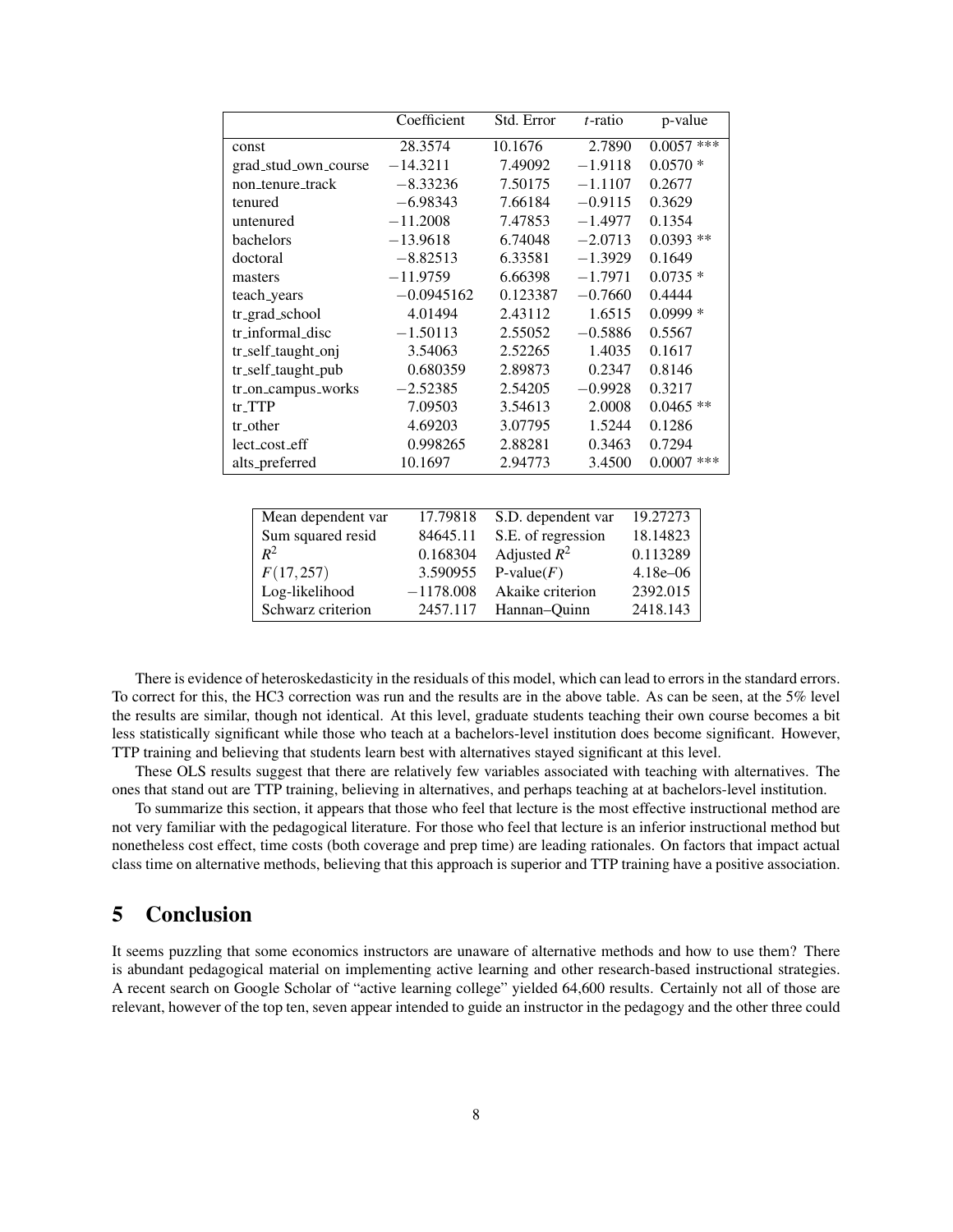<span id="page-8-0"></span>indirectly encourage an instructor by describing the beneficial results of using RBIS.<sup>g h</sup>

There is also material available for purchase. A search of the same key words on Amazon.com yielded 162 results just under the category "Education and Reference." Again, many are not relevant, but many are, with the most popular being *McKeachie's Teaching Tips: Strategies, Research, and Theory for College and University Teachers*. [\(Svinicki](#page-11-6) [and McKeachie,](#page-11-6) [2011\)](#page-11-6) now in its 13th edition.

There is also plenty of literature on using alternative teaching methods in economics courses specifically. A Google-Scholar search of "'active learning' economics" generated 21,700 results. Of the top ten, nine appear to describe how to incorporate some form of active learning into an economics course.<sup>i</sup> There are also many books on teaching college economics available on Amazon.com and elsewhere, including *Teaching Undergraduate Economics: a Handbook for Instructors* by William B. Walstad and Phillip Saunders [\(1998\)](#page-11-7) and *Teaching Economics: More Alternatives to Chalk and Talk* edited by William E. Becker, Michael Watts, and Suzanne R. Becker [\(2006\)](#page-10-16).

Perhaps the above material simply speaks to those already familiar with teaching with alternatives? Thus, maybe some sort of outreach might be in order. Perhaps one approach is the publication of more papers that empirically find that alternative lead to better student learning in economics. Apparently in physics many vigorous discussions took place after the publication of  $(Hake, 1998)$  $(Hake, 1998)$  $(Hake, 1998)$ .<sup>j</sup> Economics has only a few papers that show lecture alternatives lead to more learning and perhaps more would increase the prominence of these ideas. There are suggestions above that economists act on their teaching beliefs (those who felt that alternative lead to better learning actually lectured less) so perhaps this approach could be fruitful.

For those who find lecture inferior, but cost-effective, continued development of sites like *Starting Point* should be encouraged. With pre-packaged materials, the time and prep costs of teaching with non-lecture methods can be reduced. With this and the above mentioned measures, it might be possible to increase the number of economists who use more effective teaching methods.

<sup>g</sup>On 15 October, 2012, the practical guides were: Meyers, C, and TB Jones. 1993. Promoting Active Learning. Strategies for the College Classroom; Bonwell, CC, and JA Eison. 1991. "Active Learning: Creating Excitement in the Classroom" in ASHE-ERIC Higher Education Reports; Silberman, A. 1996. Active Learning: 101 Strategies To Teach Any Subject; Johnson, DW, RT Johnson, and KA Smith. 1998. Active Learning; Sutherland, TE, and CC Bonwell. 1996. Using active learning in college classes: a range of options for faculty; Millis, BJ, and PG Cottell Jr. 1997. Cooperative Learning for Higher Education Faculty. Series on Higher Education; and Huba, ME, and JE Freed. 2000. Learner centered assessment on college campuses: Shifting the focus from teaching to learning.

hOn 15 October, 2012, the pedagogical results were: Anaya, G. 1996. "College Experiences and Student Learning: The Influence of Active Learning, College Environments and Cocurricular Activities" in Journal of College Student Development; Braxton, JM, JF Milem, and AS Sullivan. 2000. "The Influence of active learning on the college student departure process: Toward a revision of Tintos theory" in Journal of Higher Education; Johnson, DW, RT Johnson, and KA Smith. 1998. Active Learning; and Prince, M. 2004. "Does active learning work? A review of the research" in Journal of Engineering Education.

<sup>&</sup>lt;sup>1</sup>Simkins, SP. 1999. "Promoting active-student learning using the World Wide Web in economics courses" in Journal of Economic Education; Bean, JC. 2011. Engaging ideas: The professors guide to integrating writing, critical thinking, and active learning in the classroom; Sivan, A, RW Leung, C Woon, and D Kember. 2000. "An implementation of active learning and its effect on the quality of student learning" in Innovations in Education and Training International; Crowe, D, and J Youga. 1986. "Using writing as a tool for learning economics" in Journal of Economic Education; Elliott, C. 2003. "Using a personal response system in economics teaching" in International Review of Economics Education; Johnston, CG, RH James, JN Lye, and IM McDonald. 2000. "An Evaluation of Collaborative Problem Solving for Learning Economics" in Journal of Economic Education; Schank, RC. 1994. "Active learning through multimedia" in Multimedia, IEEE; Salemi, MK. 2002. "An illustrated case for active learning" in Southern Economic Journal; and Maier, MH, and D Keenan. 1994. "Teaching tools: Cooperative learning in economics" in Economic Inquiry.

<sup>j</sup>This is a foundational paper in physics education research with more than 1,900 citations.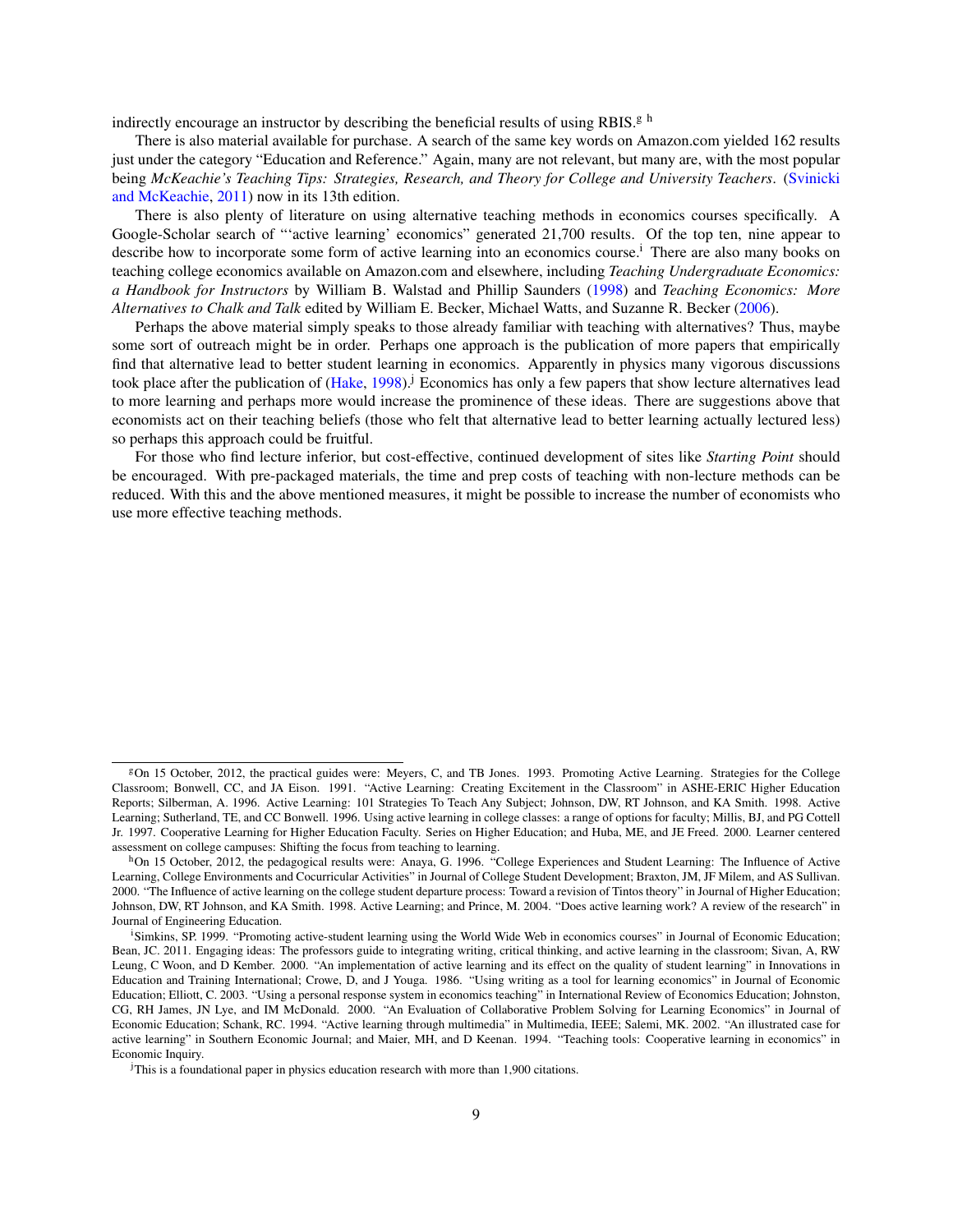|    | 2012 SURVEY on <b>2012 TEACHING PRINCIPLES</b>                                                                                                                                                                                                                                                                                                                                                                                           |
|----|------------------------------------------------------------------------------------------------------------------------------------------------------------------------------------------------------------------------------------------------------------------------------------------------------------------------------------------------------------------------------------------------------------------------------------------|
| 1) | Which best describes you:<br>graduate student (TA experience only)<br>tenure-track instructor without tenure<br>graduate student (has taught own course)<br>tenured instructor<br>non tenure-track instructor                                                                                                                                                                                                                            |
| 2) | What is the highest degree offered by your institution?<br>Associate's<br>$\Box$ Bachelor's<br>Master's<br>Doctoral                                                                                                                                                                                                                                                                                                                      |
| 3) | How many years have you been teaching Principles (Macro, Micro, or combined)?                                                                                                                                                                                                                                                                                                                                                            |
| 4) | Which best describes your training to teach? (mark all that apply)<br>formal pedagogical training in graduate school<br>informal discussion with superiors or colleagues<br>self-taught with on-the-job experience<br>self-taught with published or on-line pedagogical materials<br>on-campus workshops and training<br>Teacher Training Program (TTP) Workshops (affiliated with the AEA)<br>other workshops, training, or conferences |
| 5) | Over the semester, how do you allocate class time? (sum to 100%)<br>lecture-based instruction<br>instructor-lead discussion<br>other learning activities: experiments, group activities, peer instruction, clickers, etc.                                                                                                                                                                                                                |
| 6) | In your view, overall,<br>students learn best from lecture. (Please jump to 7a.)<br>students do not learn best from lecture, but it is cost-effective. (Please jump to 7b.)<br>students do not learn best from lecture, so alternatives are preferred (Please jump to 7a.)                                                                                                                                                               |
|    | 7a) In your view, why do students learn best this way?                                                                                                                                                                                                                                                                                                                                                                                   |
|    | 7b) In your view, what specific costs to the alternatives make lecture cost-effective?                                                                                                                                                                                                                                                                                                                                                   |
|    |                                                                                                                                                                                                                                                                                                                                                                                                                                          |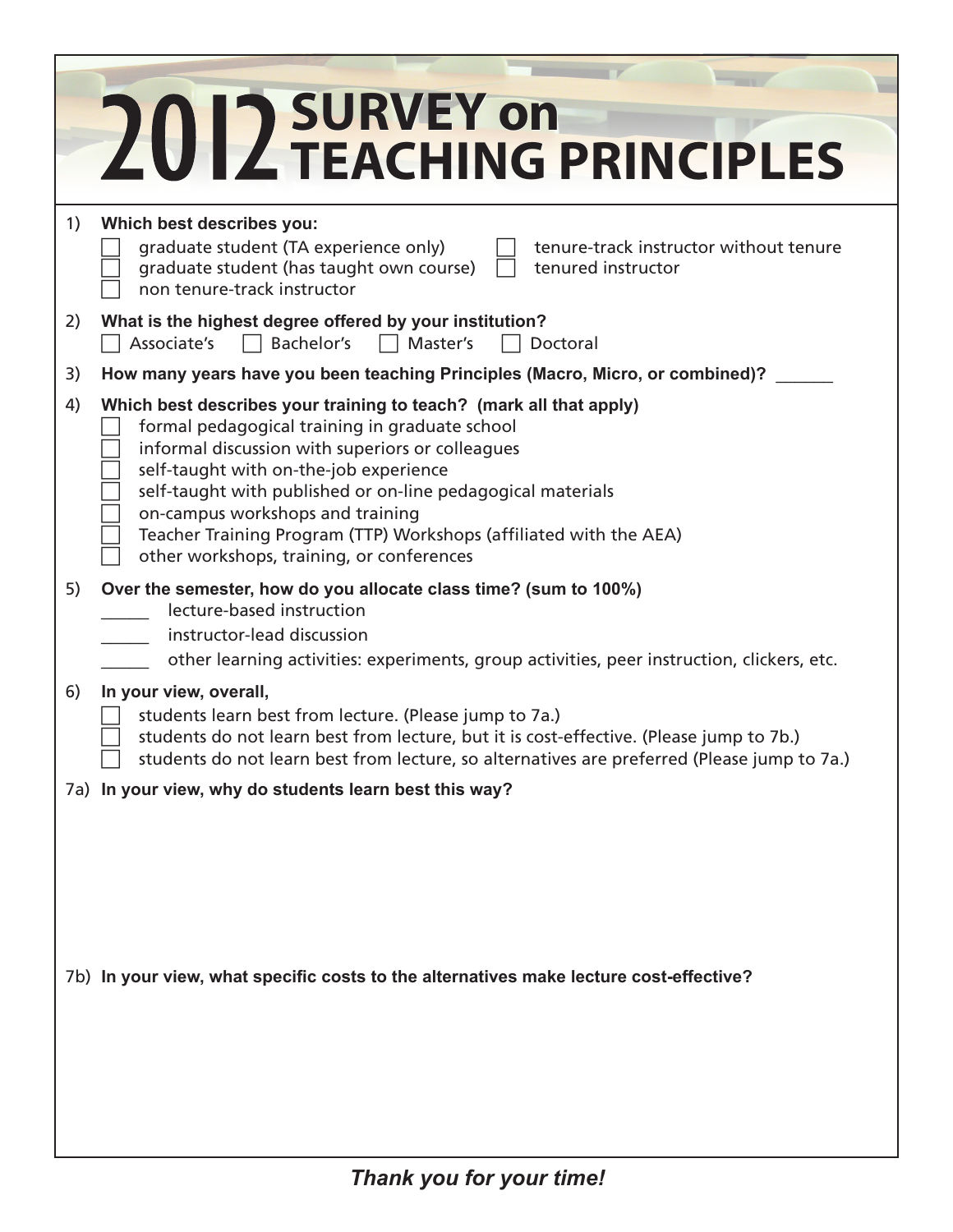#### References

- <span id="page-10-4"></span>Allgood, S., W. Bosshardt, W. Van Der Klaauw, and M. Watts, "What Students Remember and Say About College Economics Years Later," *American Economic Review*, 2004, pp. 259–265. [2](#page-1-0)
- <span id="page-10-13"></span>Becker, W.E., "Quantitative Research on Teaching Methods in Tertiary Education," *The scholarship of teaching and learning in higher education: Contributions of research universities*, 2004, pp. 265–310. [2](#page-1-0)
- <span id="page-10-1"></span>and M. Watts, "Chalk and Talk: A National Survey on Teaching Undergraduate Economics," *The American Economic Review*, 1996, pp. 448–453. [1,](#page-0-0) [2](#page-1-0)
- <span id="page-10-0"></span>and , "Teaching Economics at the Start of the 21st century: Still Chalk-and-Talk," *The American Economic Review*, 2001, *91* (2), 446–451. [1,](#page-0-0) [2](#page-1-0)
- <span id="page-10-2"></span>and , "Teaching Methods in US Undergraduate Economics Courses," *The Journal of Economic Education*, 2001, *32* (3), 269–279. [2](#page-1-0)
- <span id="page-10-16"></span>and S.R. Becker, *Teaching Economics: More Alternatives to Chalk and Talk*, Edward Elgar Publishing, 2006. [9](#page-8-0)
- <span id="page-10-3"></span>Benzing, C. and P. Christ, "A Survey of Teaching Methods Among Economics Faculty," *The Journal of Economic Education*, 1997, *28* (2), 182–188. [2](#page-1-0)
- <span id="page-10-15"></span>Bressoud, David M., "The Worst Way to Teach," *Launchings*, 2011. <[http://www.maa.org/columns/](http://www.maa.org/columns/launchings/launchings_07_11.html) [launchings/launchings\\_07\\_11.html](http://www.maa.org/columns/launchings/launchings_07_11.html)>. [3](#page-2-0)
- <span id="page-10-6"></span>Deslauriers, L., E. Schelew, and C. Wieman, "Improved Learning in a Large-Enrollment Physics Class," *Science*, 2011, *332* (6031), 862–864. [2](#page-1-0)
- <span id="page-10-10"></span>Emerson, T.L.N. and B.A. Taylor, "Comparing Student Achievement Across Experimental and Lecture-Oriented Sections of a Principles of Microeconomics Course," *Southern Economic Journal*, 2004, pp. 672–693. [2](#page-1-0)
- <span id="page-10-5"></span>Finkelstein, M.J., R.K. Seal, and J.H. Schuster, *The New Academic Generation: A Profession in Transformation*, Johns Hopkins University Press, 1998. [2](#page-1-0)
- <span id="page-10-17"></span>Hake, R.R., "Interactive-Engagement Versus Traditional Methods: A Six-Thousand-Student Survey of Mechanics Test Data for Introductory Physics Courses," *American Journal of Physics*, 1998, *66*, 64. [9](#page-8-0)
- <span id="page-10-14"></span>Henderson, C. and MH Dancy, "Increasing the Impact and Diffusion of STEM Education Innovations," in "Invited paper for the National Academy of Engineering, Center for the Advancement of Engineering Education Forum, Impact and Diffusion of Transformative Engineering Education Innovations" 2011. [3](#page-2-0)
- <span id="page-10-12"></span> $\Box$ , M. Dancy, and M. Niewiadomska-Bugaj, "Use of Research-Based Instructional Strategies in Introductory Physics: Where Do Faculty Leave the Innovation-Decision Process?," *Physical Review Special Topics-Physics Education Research*, 2012, *8* (2), 020104. [2,](#page-1-0) [3](#page-2-0)
- <span id="page-10-8"></span>Johnson, D.W., R.T. Johnson, and K.A. Smith, *Active Learning: Cooperation in the College Classroom*, Interaction Book Co., 1998. [2](#page-1-0)
- <span id="page-10-9"></span> $, \ldots$ , and  $\ldots$ , "Cooperative Learning Returns to College What Evidence Is There That It Works?," *Change: The Magazine of Higher Learning*, 1998, *30* (4), 26–35. [2](#page-1-0)
- <span id="page-10-7"></span>Laws, P., D. Sokoloff, and R. Thornton, "Promoting Active Learning Using the Results of Physics Education Research," *UniServe Science News*, 1999, *13*, 14–19. [2](#page-1-0)
- <span id="page-10-11"></span>Marburger, D.R., "Comparing Student Performance Using Cooperative Learning," *International Review of Economics Education*, 2005, *4* (1), 46–57. [2](#page-1-0)